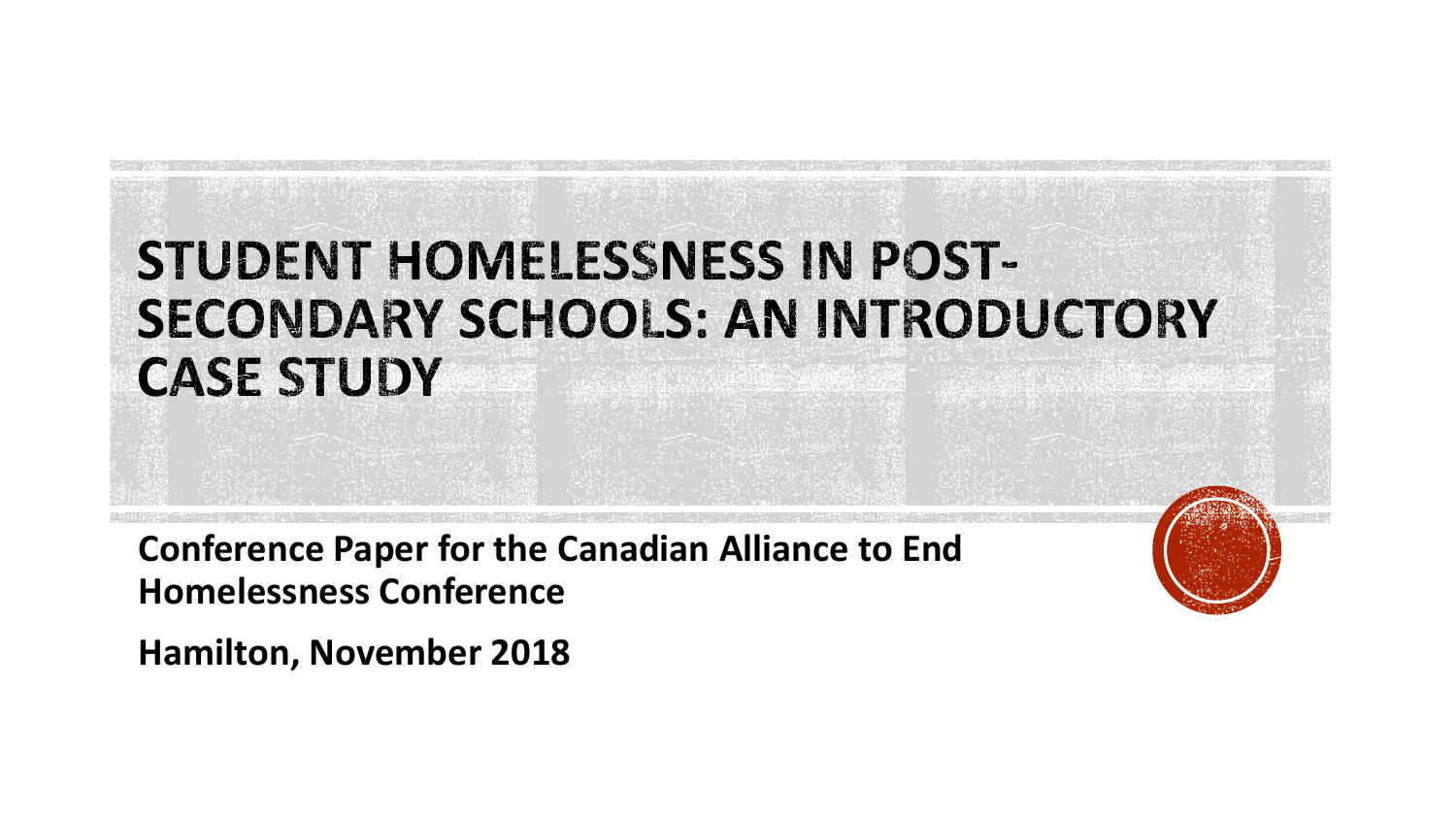# CONTRIBUTORS

- **-Dr. Eric Weissman, University of New Brunswick,** Saint John [eric.weissman@unb.ca](mailto:eric.weissman@unb.ca)
- ▪Dr. Rebecca Schiff, Lakehead University [rschiff@lakeheadu.ca](mailto:rschiff@lakeheadu.ca)
- ▪Dr. Jeannette Waegemakers-Schiff University of Calgary schiff@ucalgary.ca

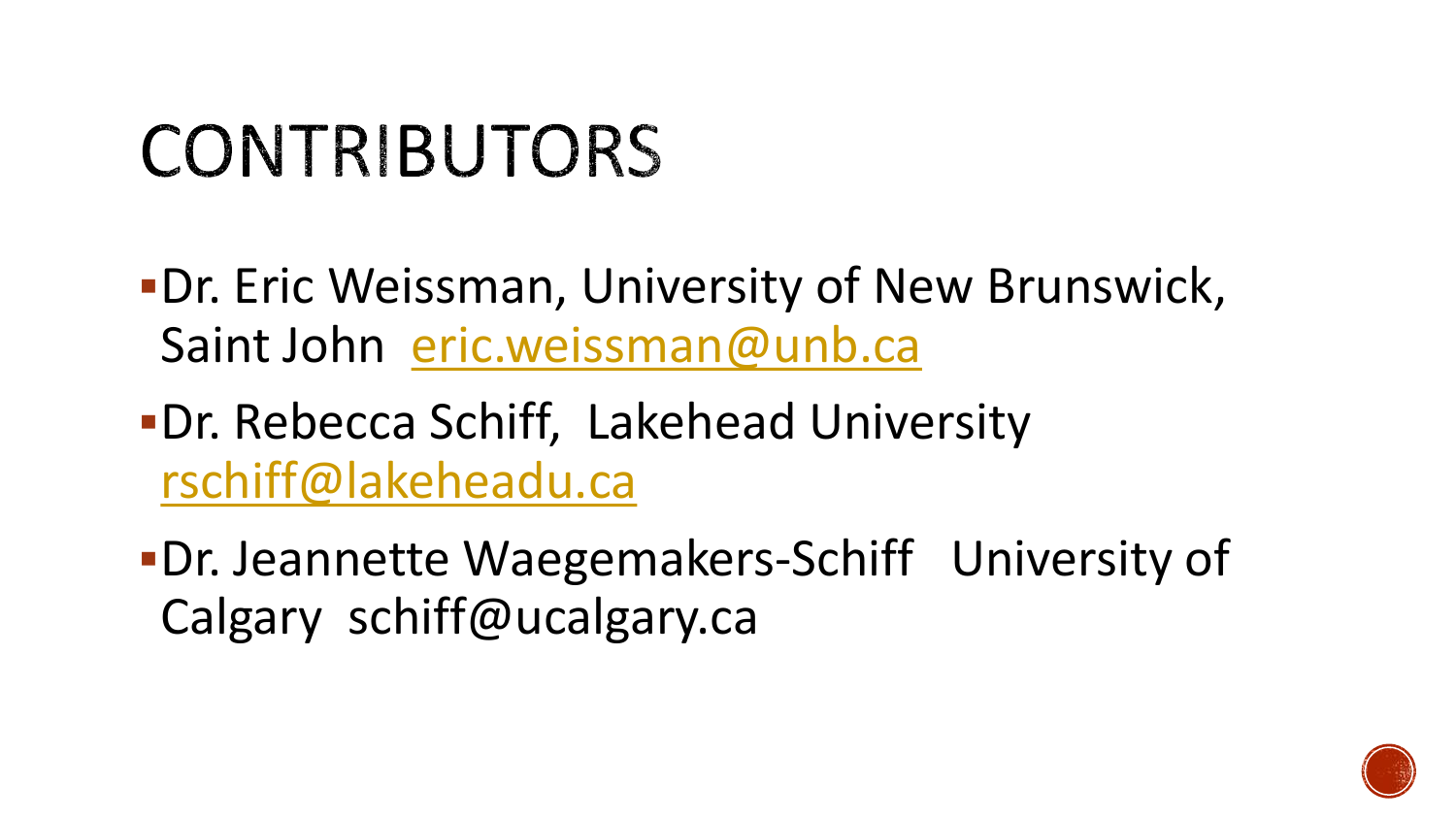"DON'T WAIT UNTIL THE END OF THE DAY TO FIGURE OUT WHERE YOU'RE SLEEPING THAT NIGHT. IT MAKES IT FAR MORE STRESSFUL. TRY TO FOCUS ON CLASS THE BEST YOU CAN AND KNOW THAT IF YOU STICK WITH IT, IT WILL PASS. REACH OUT AND LET PEOPLE KNOW THE SITUATION THAT YOU'RE IN, EVEN IF YOU'RE EMBARRASSED ABOUT IT BECAUSE IT MAY NOT EVEN BE YOUR FAULT. MAKE SURE YOU'RE FED AND JUST KEEP YOUR HEAD UP."(RDC **STUDENT, 2018)** 

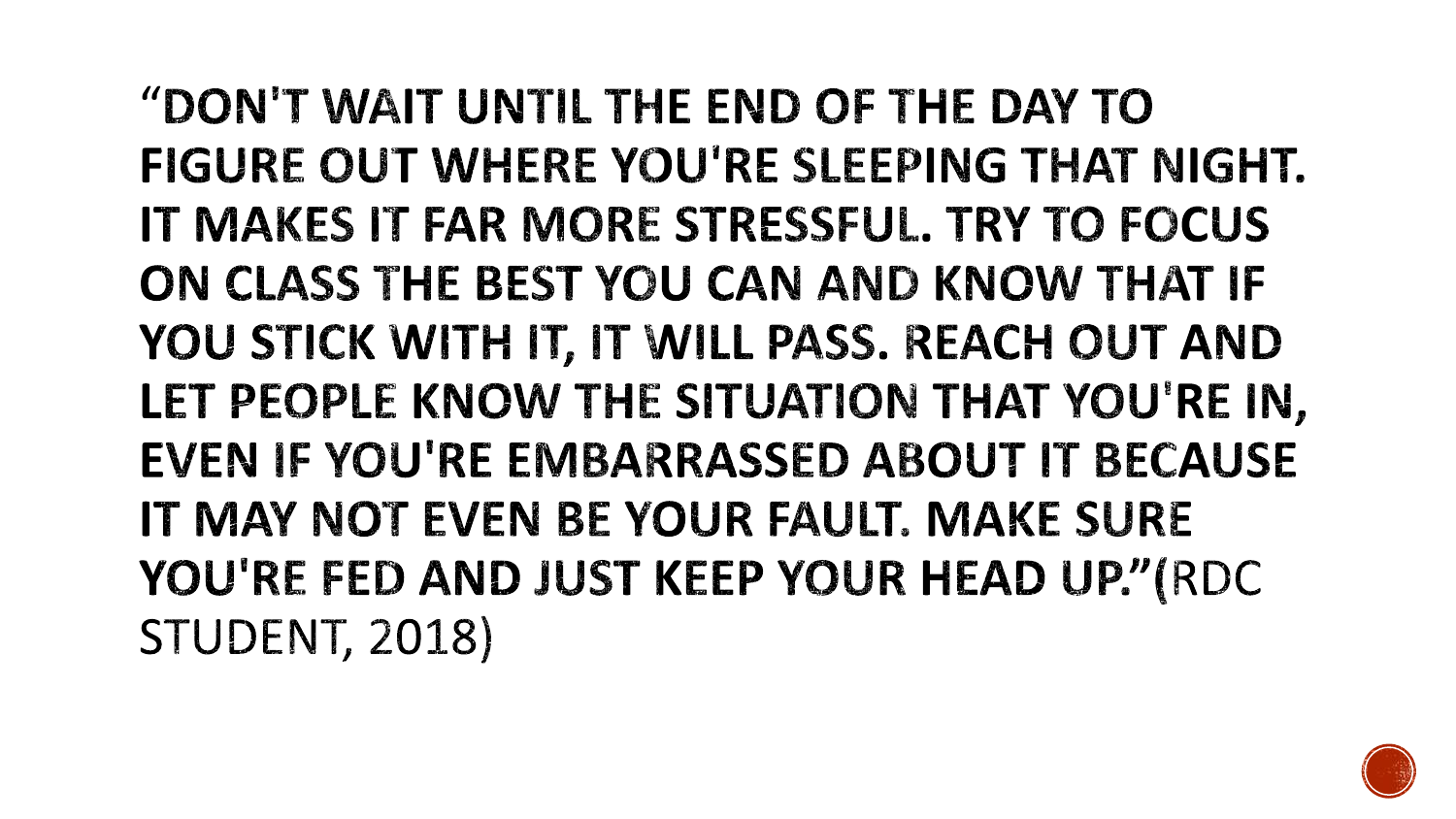# MOTIVATION FOR THE STUDY

**-Lack research specifically examining homelessness(es) in the post**secondary sector in Canada, even though many researchers agreed that there must be some. We asked ourselves, "who is working on this and why are we not aware of each other?"

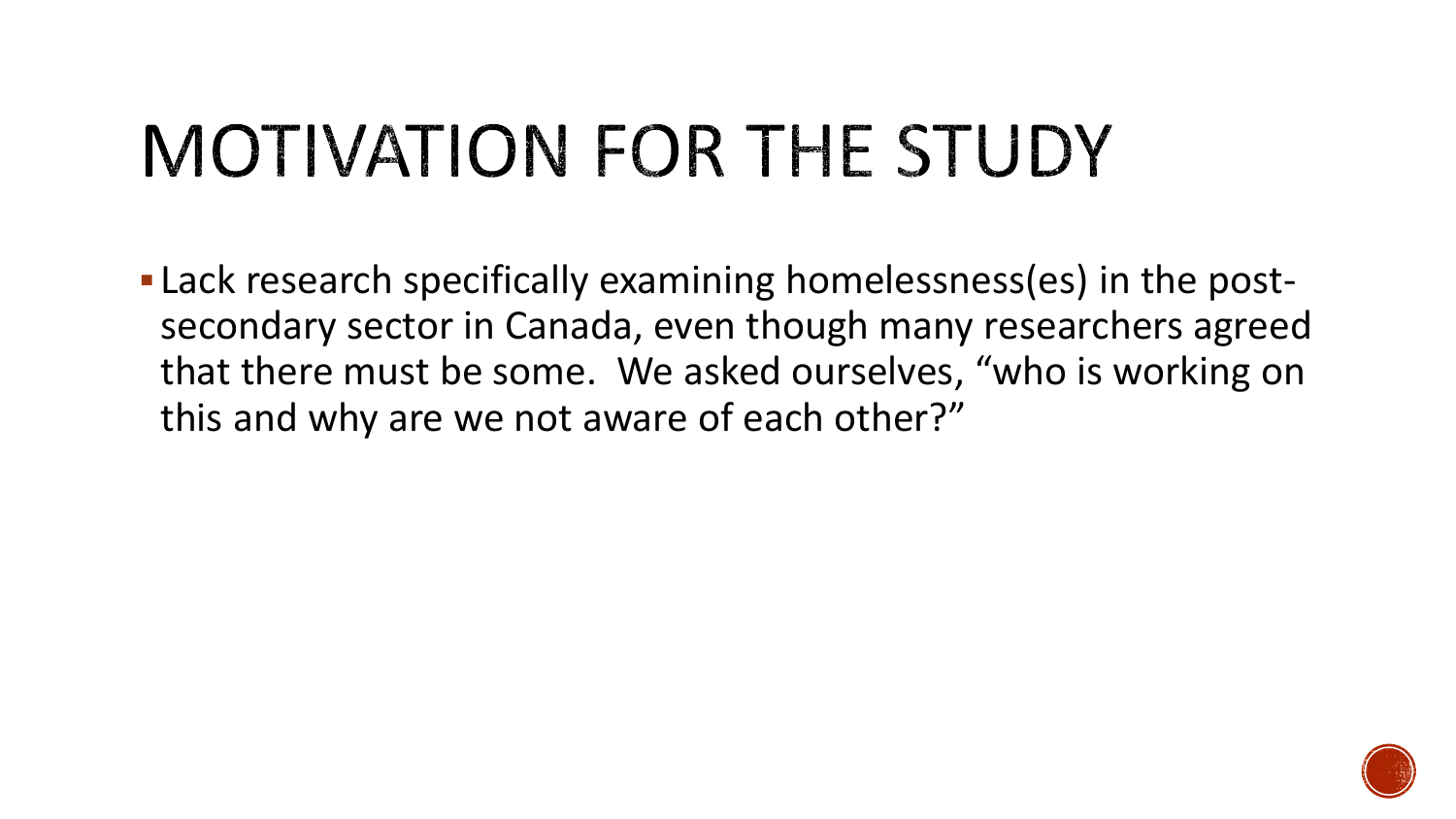# NARRATIVE SUPPORT

- ▪Discussions with students across Canada and the US who had, in the past, been homeless while studying and had been forced to drop out, or who were currently homeless and studying, spoke to their worries about educational outcomes
- **Their stories suggested that they were less likely to achieve** scholastic, social, personal and professional goals.
- **Spoke to this as an enduring and common experience in their** networks

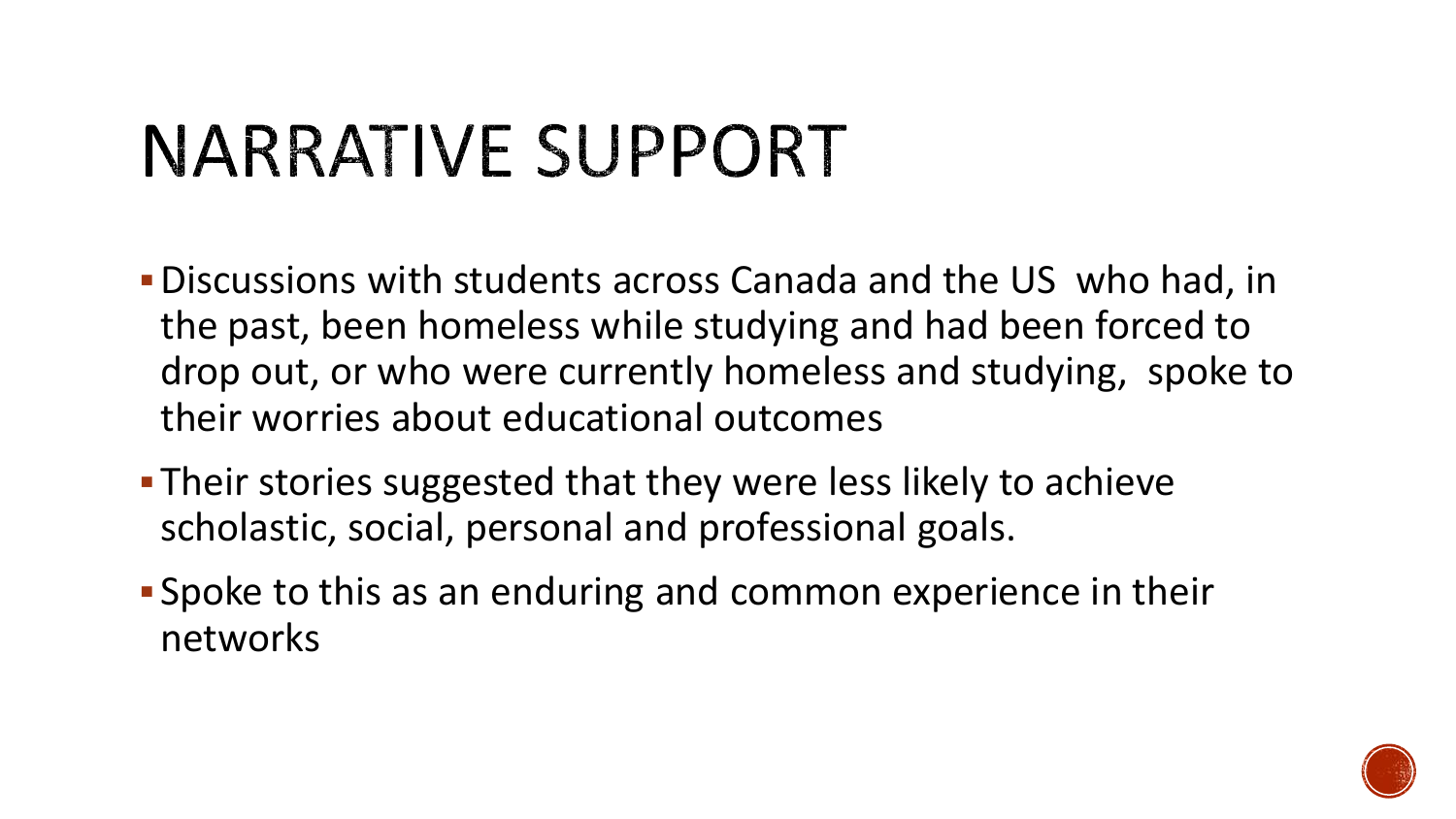# CANADA BASIC NUMBERS

- **.** In 2016, there were approximately 5 million students in public elementary and secondary schools in Canada and 2,034,957 in post-secondary institutions . Together these groups represent approximately 20% of the Canadian population
- [https://www150.statcan.gc.ca/n1/daily](https://www150.statcan.gc.ca/n1/daily-quotidien/151119/dq151119d-eng.htm)quotidien/151119/dq151119d-eng.htm
- [https://www.statista.com/statistics/449105/enrollment-in-public](https://www.statista.com/statistics/449105/enrollment-in-public-elementary-and-secondary-schools-in-canada/)elementary-and-secondary-schools-in-canada/
- ▪[https://www150.statcan.gc.ca/t1/tbl1/en/tv.action?pid=37100011](https://www150.statcan.gc.ca/t1/tbl1/en/tv.action?pid=3710001101) 01

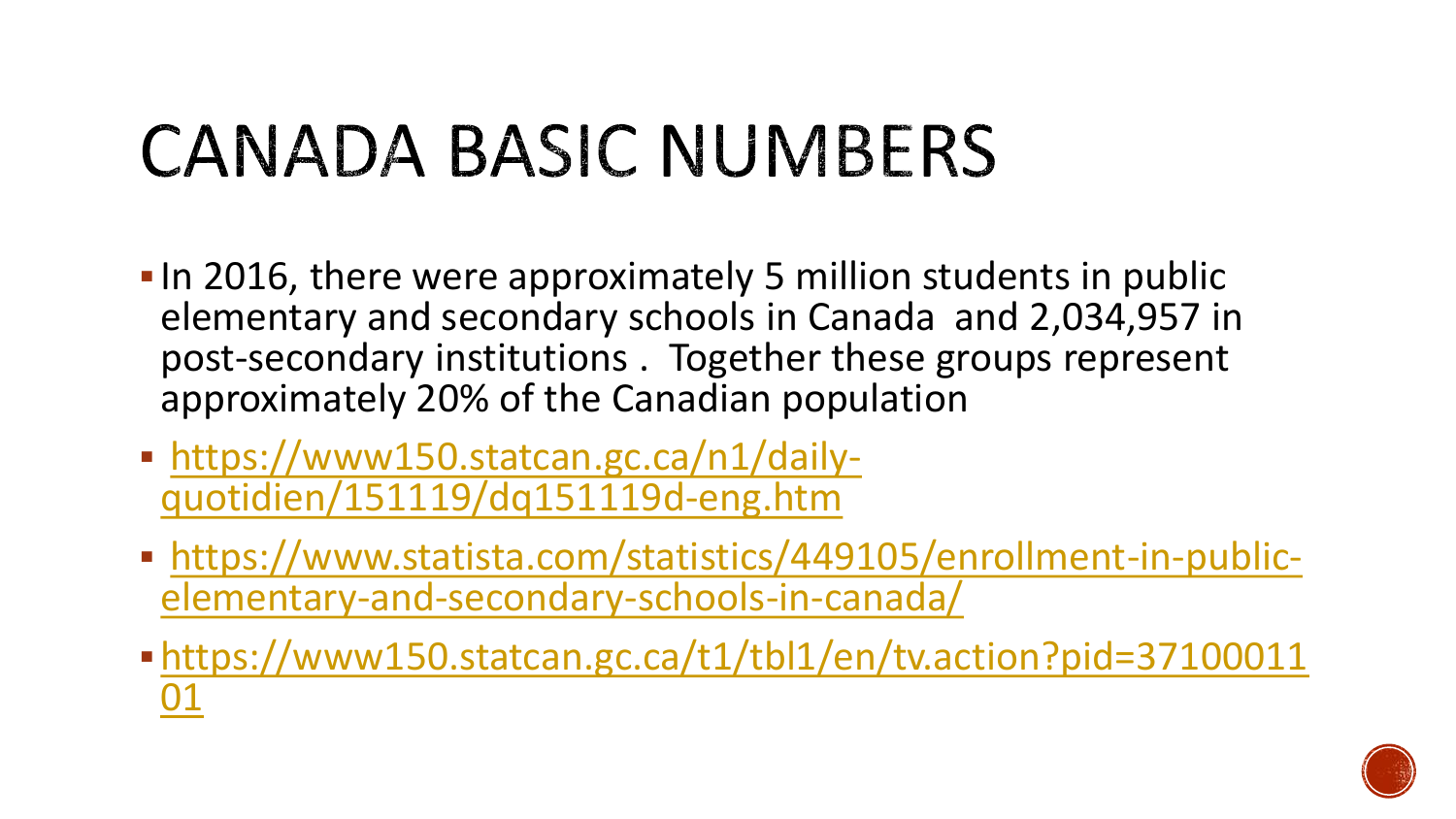# THE RDC BASELINE TEST

- 1.84% Female, 14 % male and 2.5% Gender Queer/Gender Nonconforming
- **2. 83% Canadian, 9% FNMI, 8% Ethnic Canadian**
- 3.55% between 18 and 22 years of age
- **-4. 18.5% very well-off families, 40% well-off, 25% well off and** optimistic (please see survey for categories)
- ▪5. 60% earned less than 15,000 CDN/yr., 22% earned 15-24,000 CDN/yr.

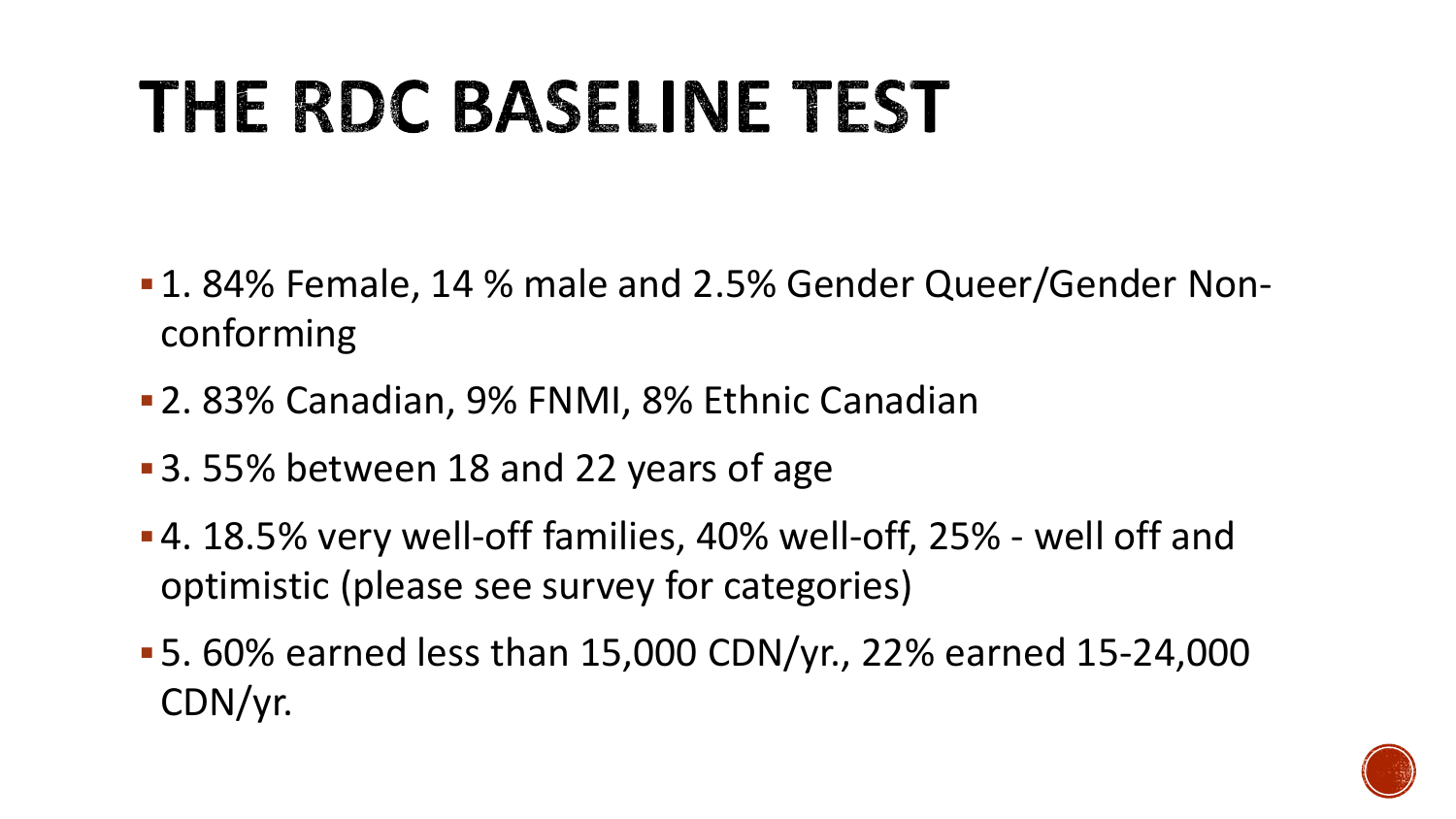# THE RDC BASELINE TEST

- **Simple Survey 40 Questions**
- 184 responses out of a potential pool of 1200 students from nursing, social work, sociology and business departments
- ▪No sample was selected per se; part of the study was to get an idea of who was willing to reply to the survey
- **Estimate response rate of 16.4%**
- **. Long answers and some data suggest motivation of some** respondents related to prior trauma, chosen field of study and prior lived experience

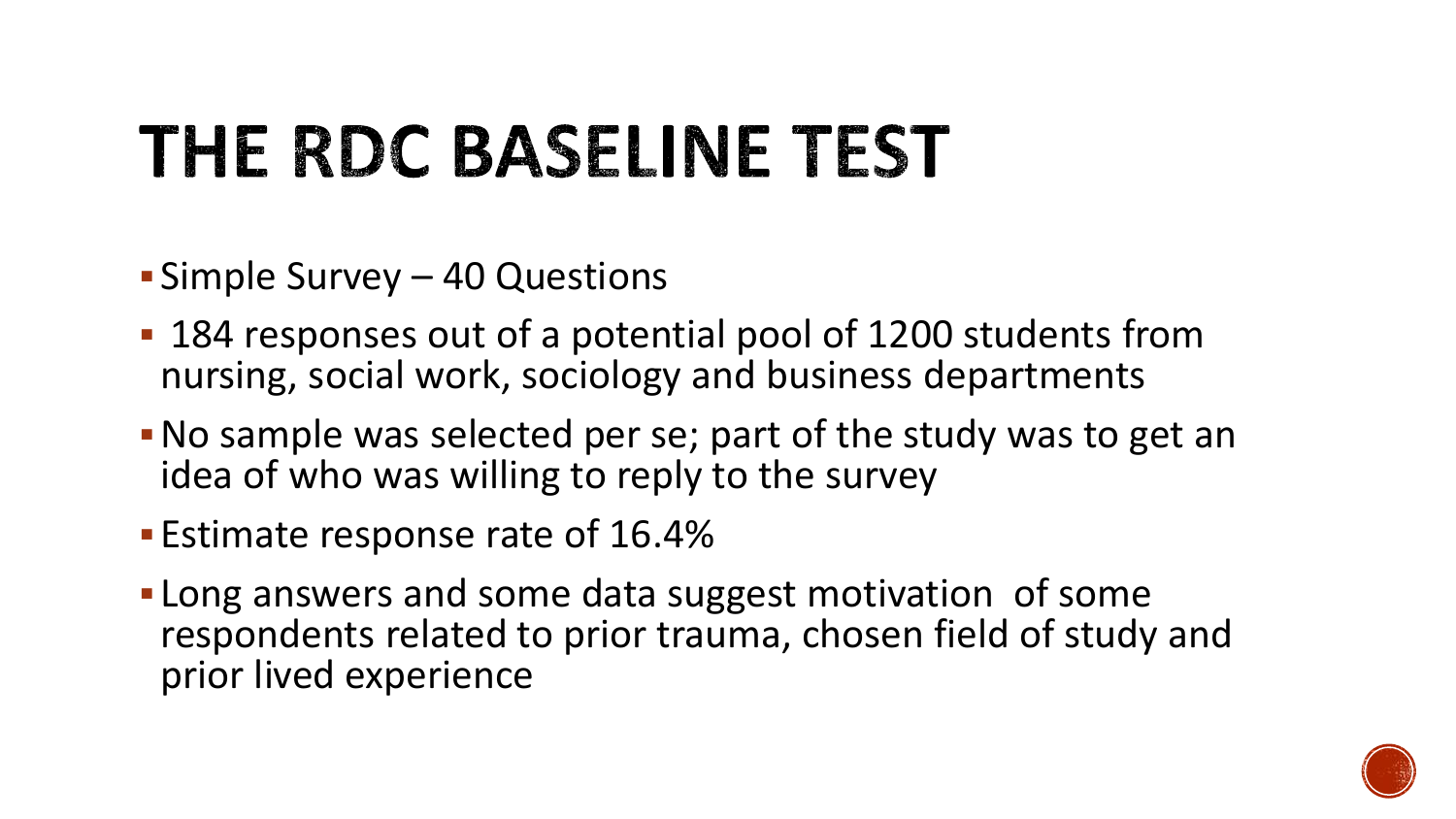#### THEMATIC FINDINGS

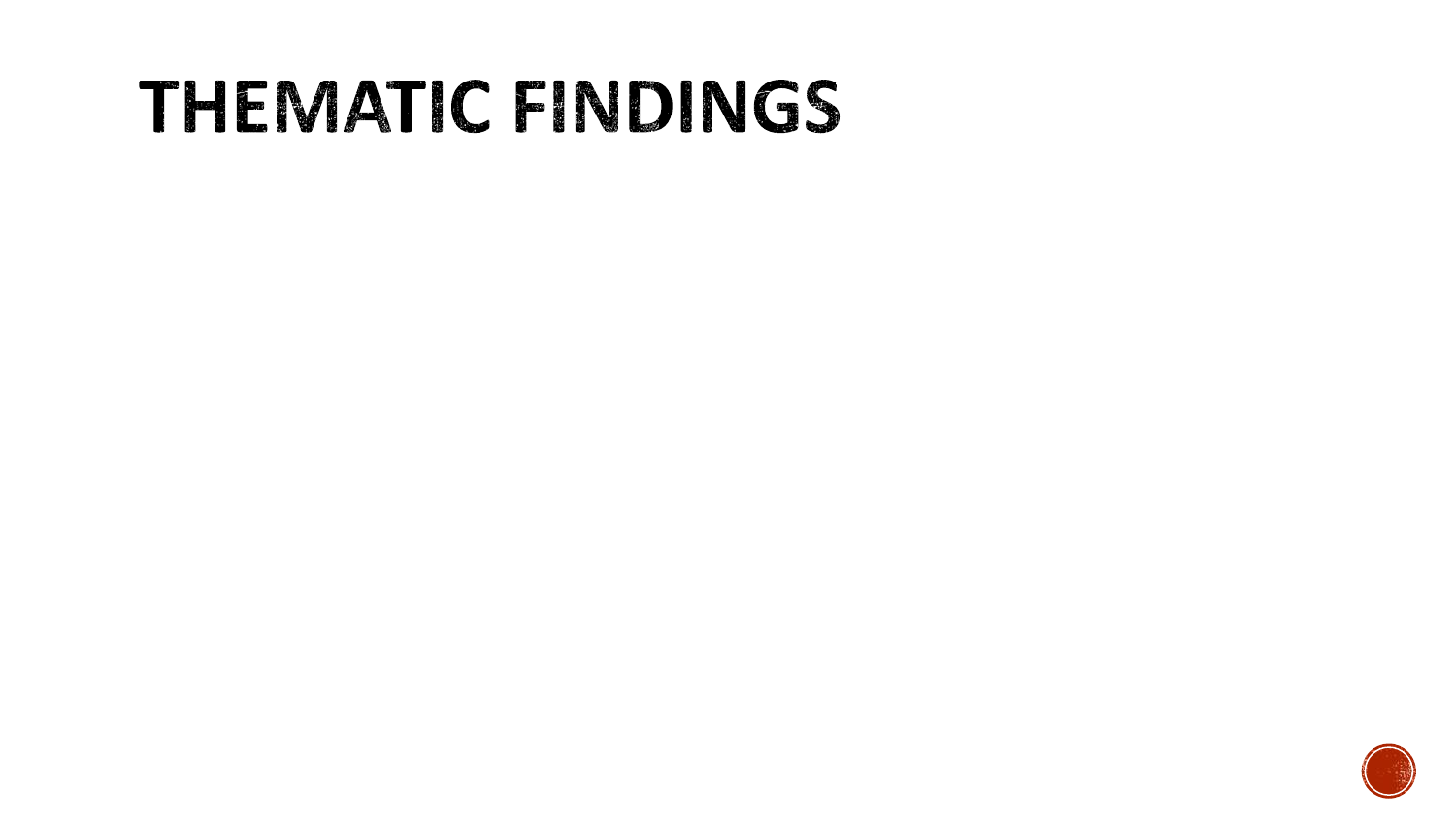# MENTAL HEALTH

■43% of respondents had had mental health diagnoses. 23.7% were ongoing We found this a curious, if not troubling result; it is twice the expected rate. It could mean that students with this experience were more likely to fill out the survey

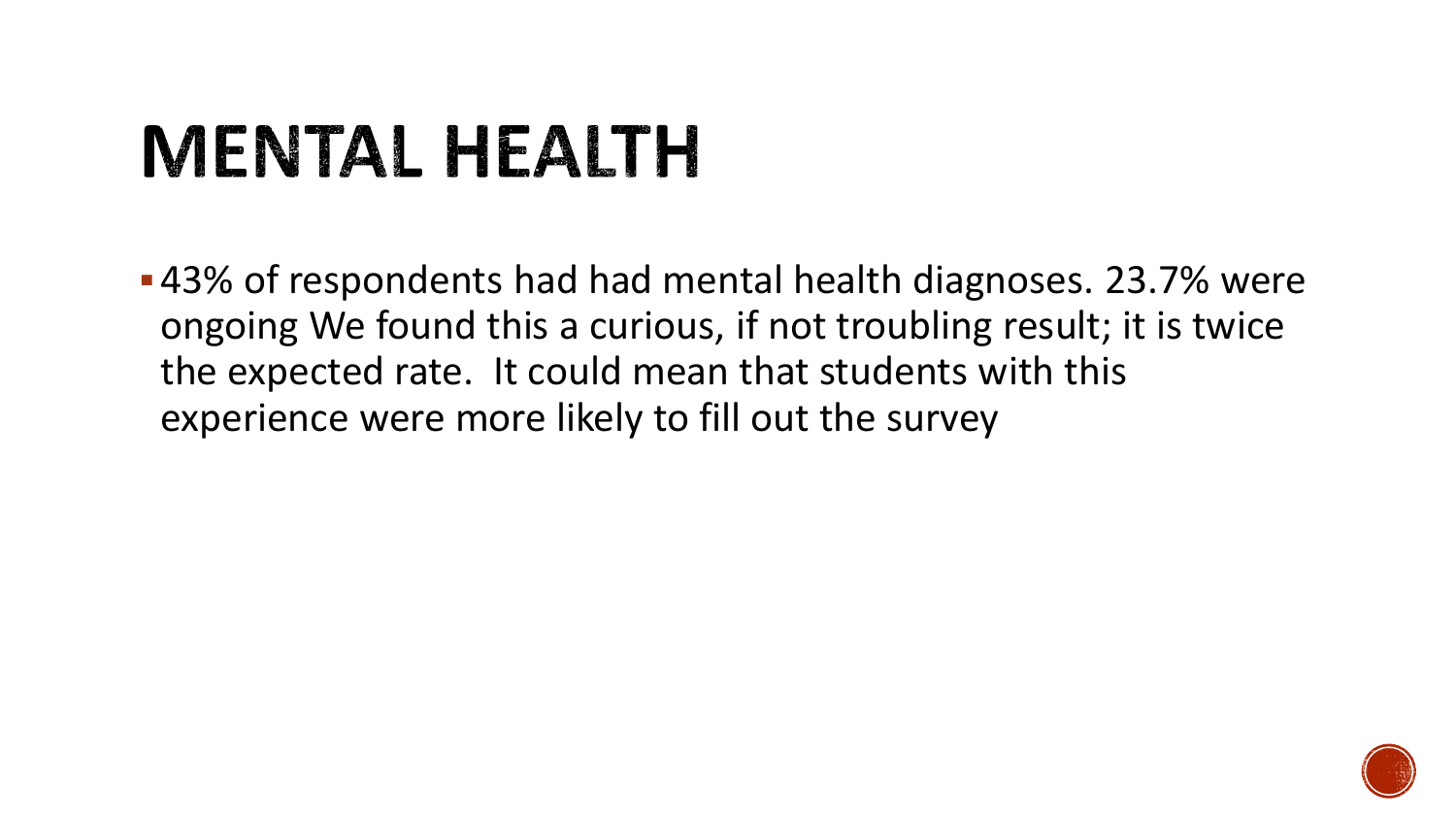# **PRIOR EXPERIENCE WITH HOMELESSNESS**

- 31.4 % of current students said they had previously experienced homelessness (as defined by the COH typology) and that 52.5 % of those were students at that time
- 70% of this was "hidden homelessness" 7% had lived completely unsheltered
- 37/39 (42 in total) respondents to this question, experienced this as post-secondary students

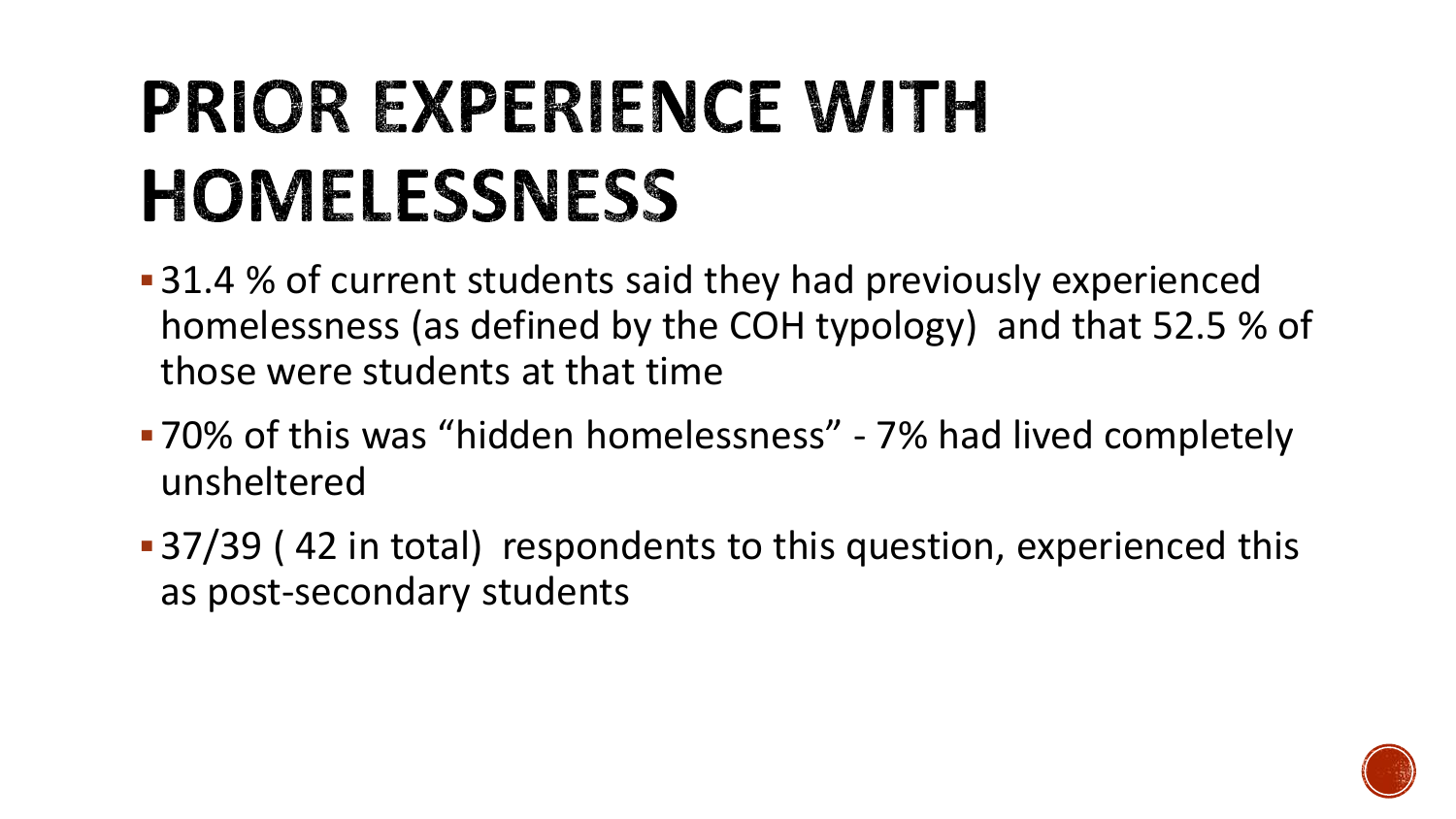### **CURRENTLY HOMELESS**

■ 3.6% reported that they were currently homeless. (2.7% if looking at only youth 18-25)

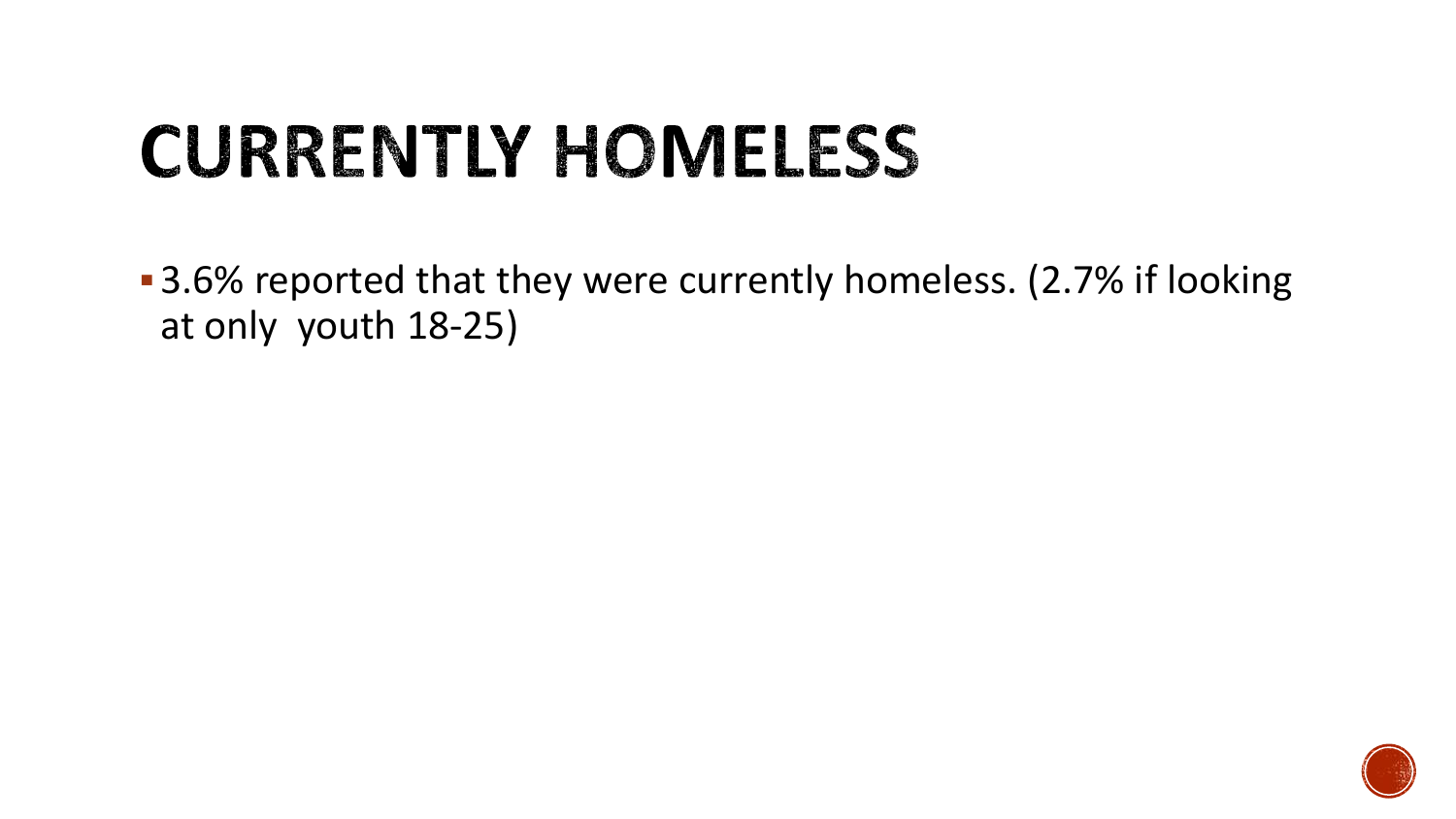#### **STRESS**

■ 31% of students said they worried about their housing and this stress was a major concern impacting the performance of 48% of these people. (Respondents offered elaborate explanations of what this stress looks like)

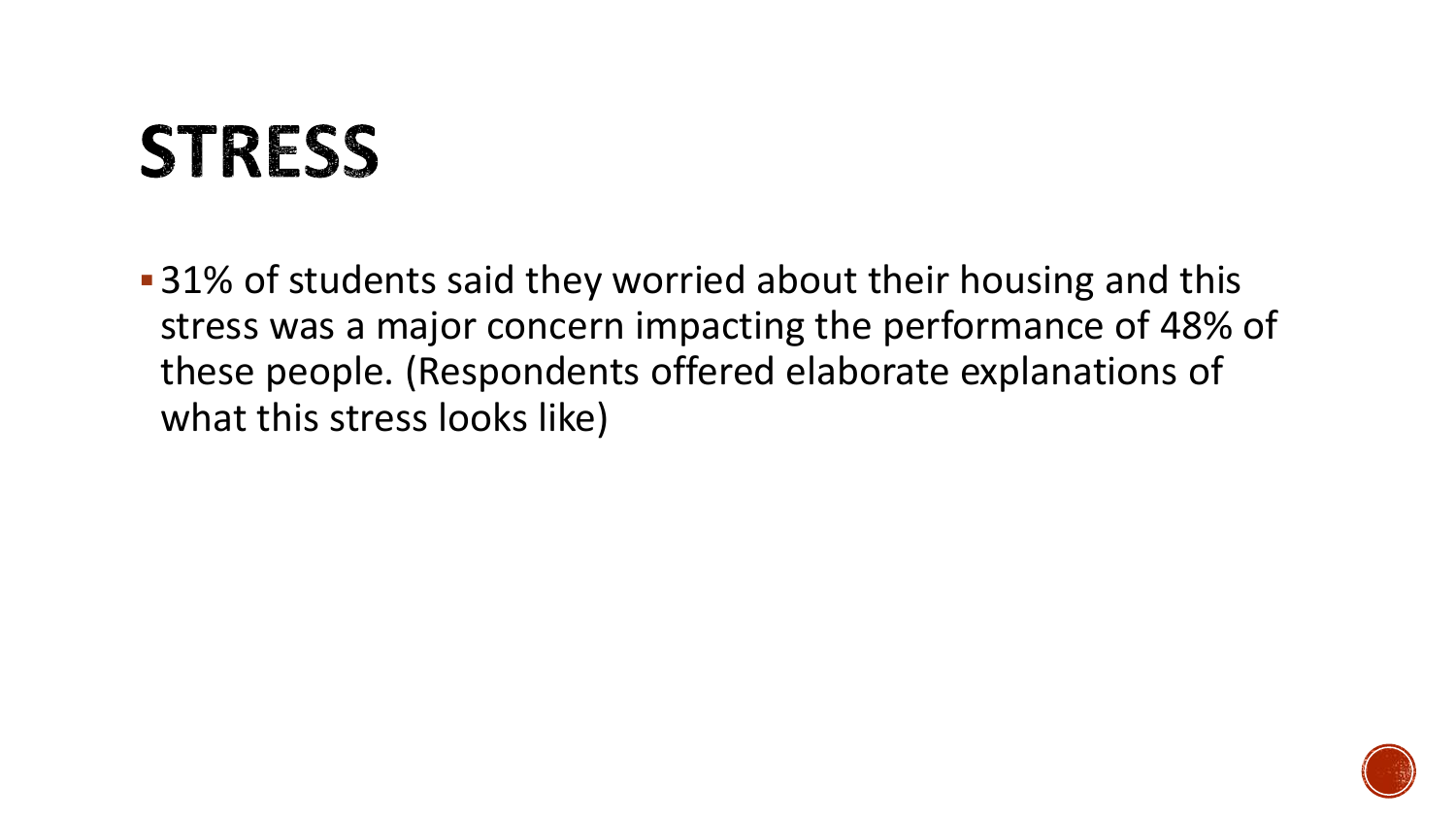# TACTICS AND RESILIENCE

- **-** Alarmingly, almost 40% of students suggested they would do anything to find shelter. And this has obvious implications for understanding the criminalization and exploitation of youth. 72.5% of respondents would couch surf while 14.4% would sleep in a car or RV
- **.** In our report we also remark on the resilient nature of students who fight for their education despite hardship
- **We are cataloguing techniques and other adaptations**

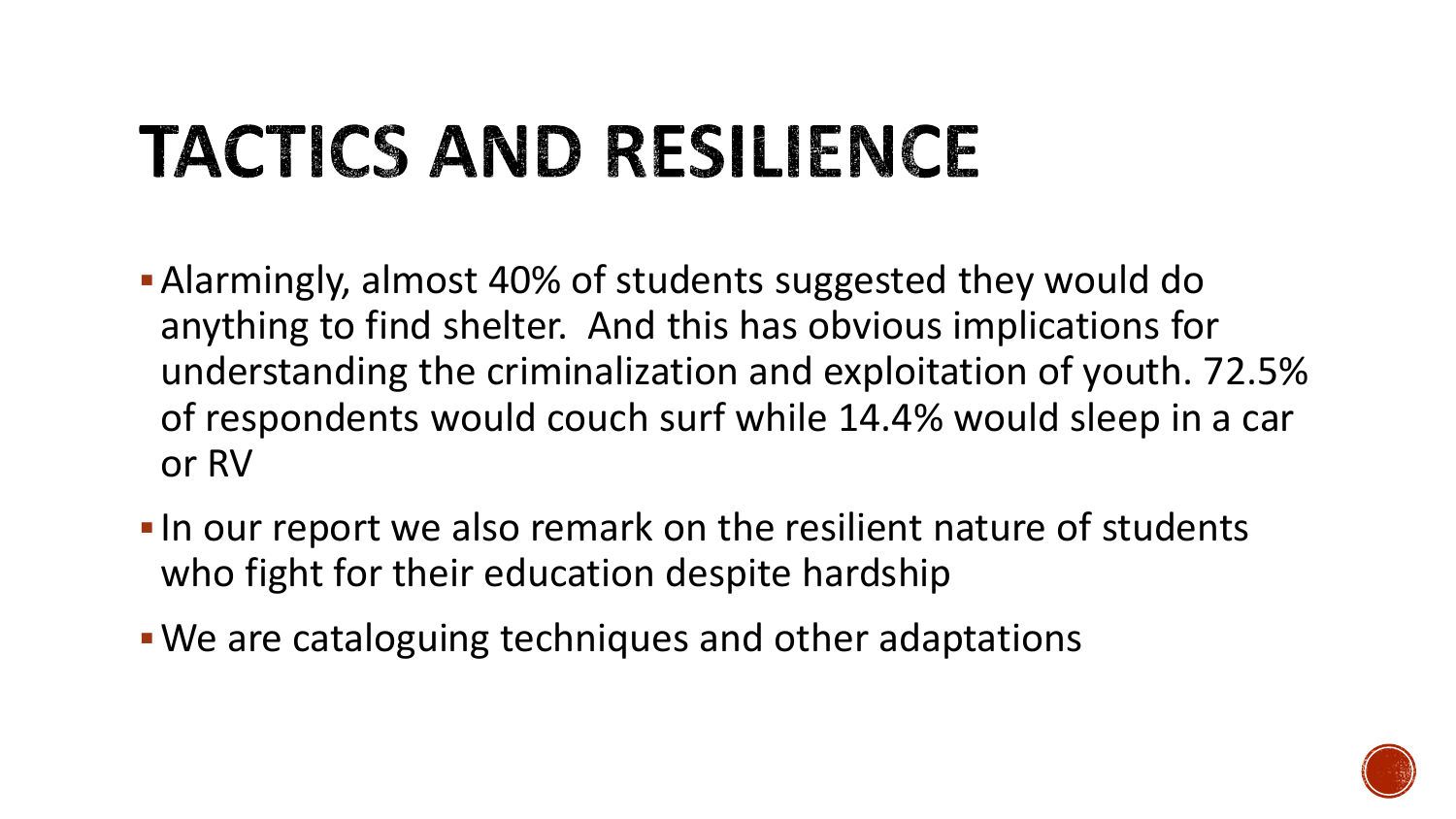## **STIGMA**

- 71% of students are aware of the issue, but they see the stigma attached to it as the reason few people talk about it. They also suggest that they have no idea to whom they should talk, if it is an issue.
- **.** In Red Deer, especially, the idea of being unsheltered or temporarily at risk of homelessness is sometimes seen as hardship, not actual homelessness – relate to boon and bust economy
- **Example 1** Students hide the issue so as not to be compared to others seen by the mainstream as undeserving (for some this included stories told about Indigenous persons and the historical isolation of the "problem" to those communities)

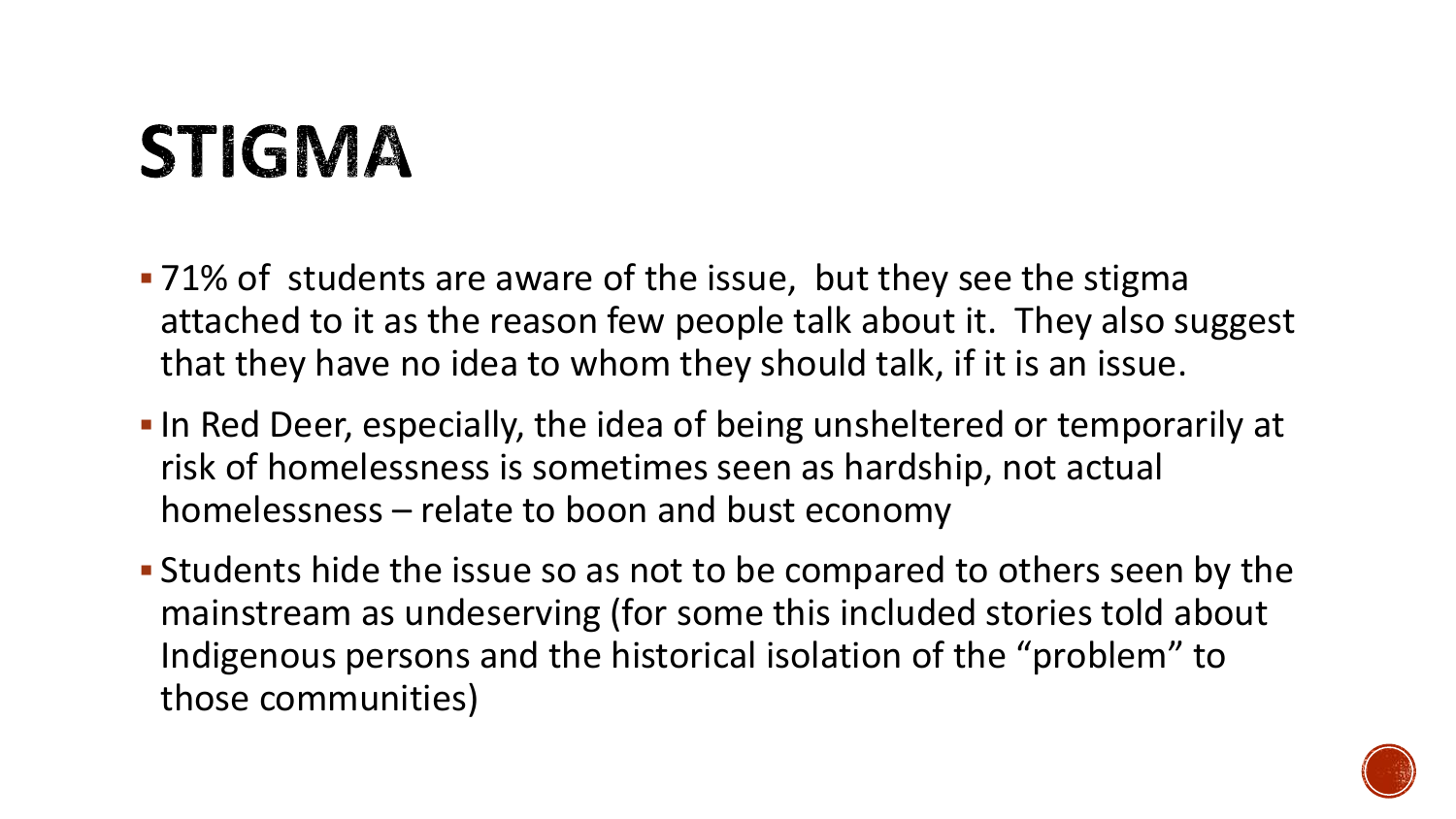# THE ROLE OF SCHOOLS

■77% of students think that schools ought to play a central role in addressing the issue. Furthermore, 78.6% felt that students should not have to leave school because of poverty and lack of housing. This supports the premise that for our respondents, school is seen as a basic and necessary right of all persons wishing to obtain it

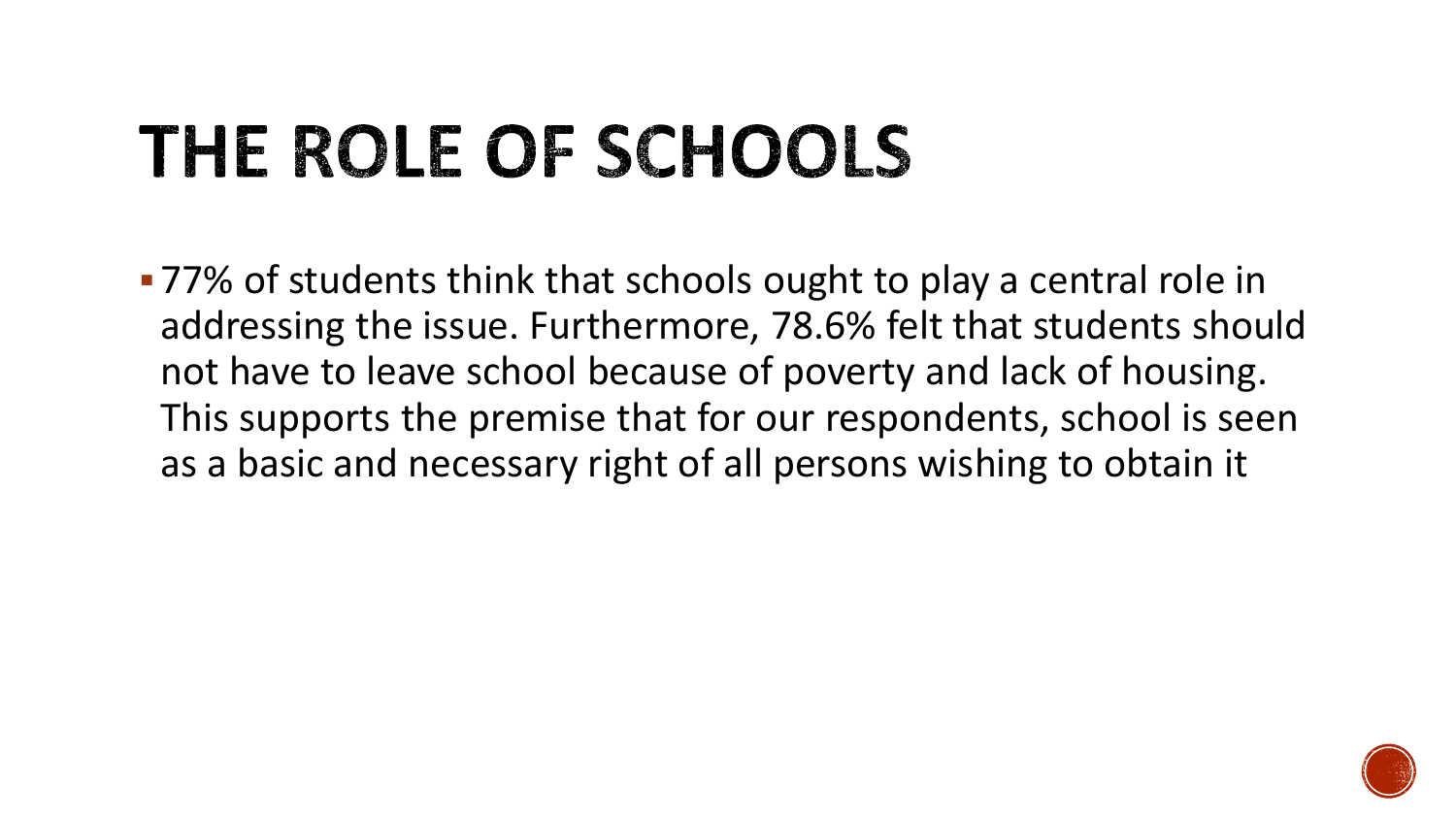# EDUCATION AS A BASIC RIGHT

■ 72.9% of respondents felt that housing and education are basic rights that a combination of all levels of government should support

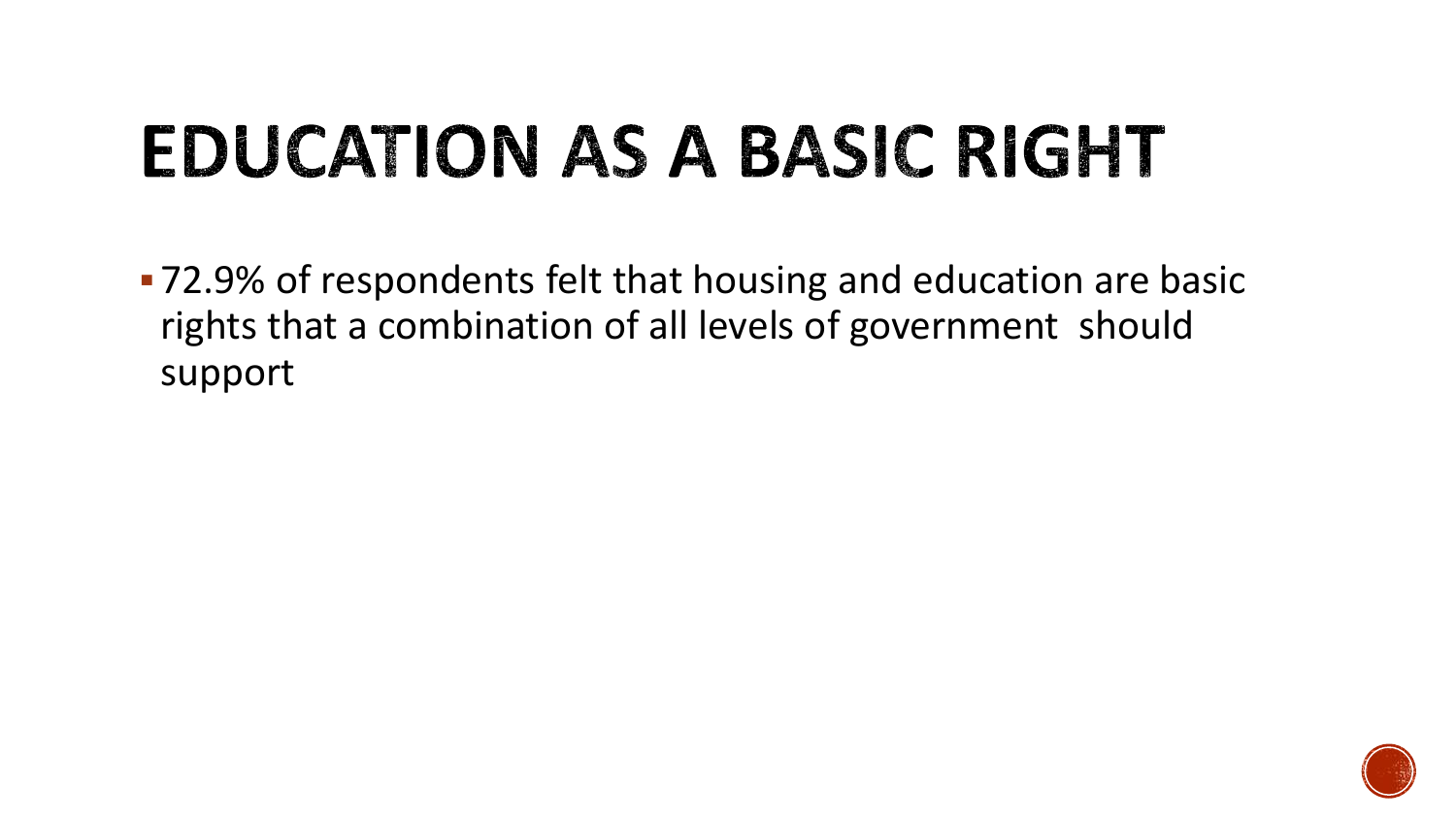# INDIGENEITY AND STUDENT **POVERTY**

- Of Red Deer's 100, 418 residents, 5,185, or 5.3% are Indigenous, which is a 13% increase from the previous census. This is slightly higher than the national average of 4.9%. 7.7% of our respondents were FNMI
- **Have not cross-tabulated Indigeneity with other outcomes** (Treating this in a separate document)
- **However, informal discussions about the project with Indigenous** students overwhelmingly suggests that they see the reserve system in Alberta as a form attenuated homelessness, and worse as a sort of "cruel joke," as one student put it

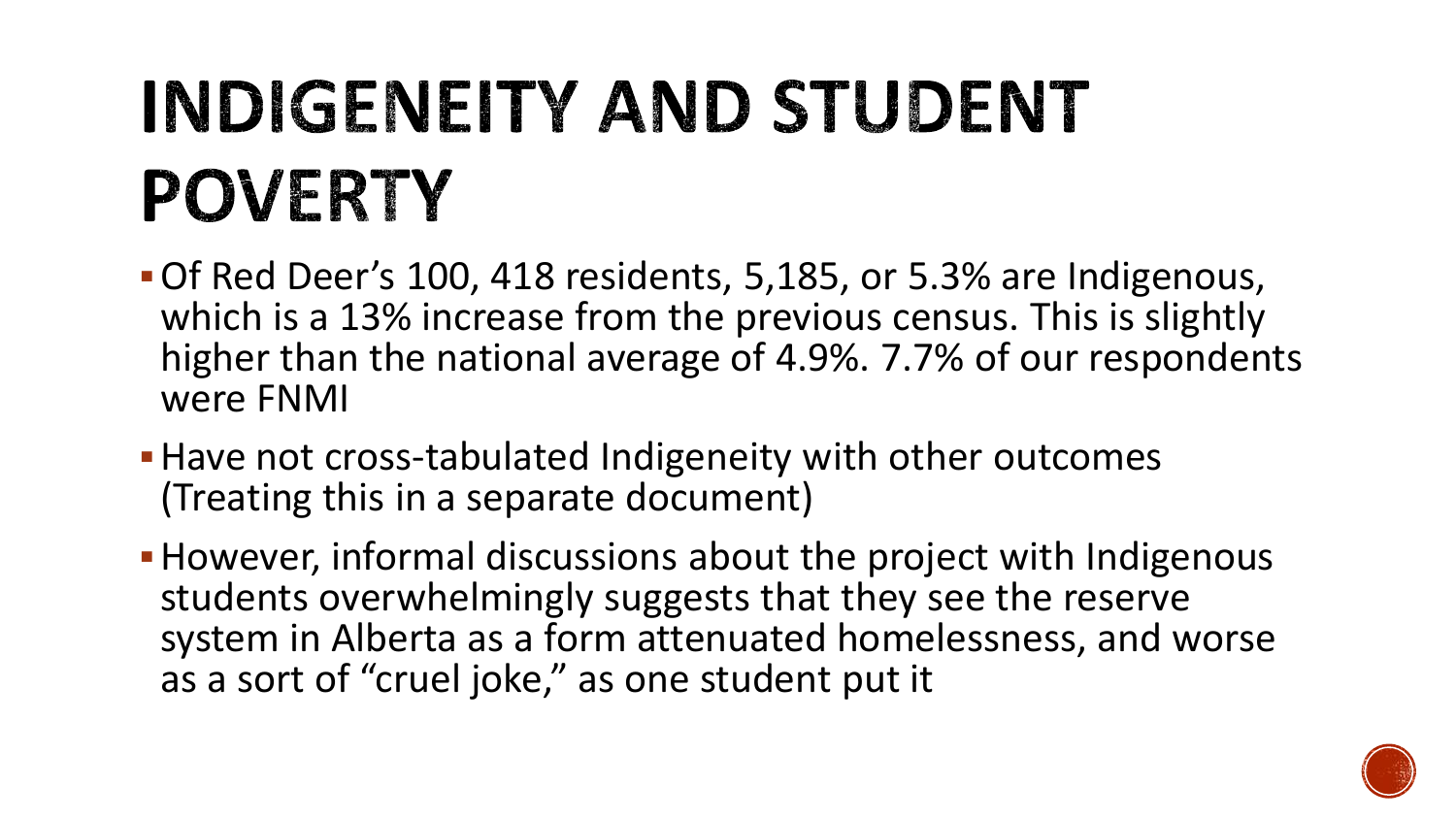### WHO TO TALK TO - UTILIZING AN **EXISTING STRUCTURES AND NETWORKS**

▪Of those that did identify individuals to speak to, 42% selected a teacher/instructor, 31.4% chose a friend, and 11% selected student services. Clearly this indicates that from a structural perspective, in line with the observation that started this summary, educators are key agents for addressing this issue

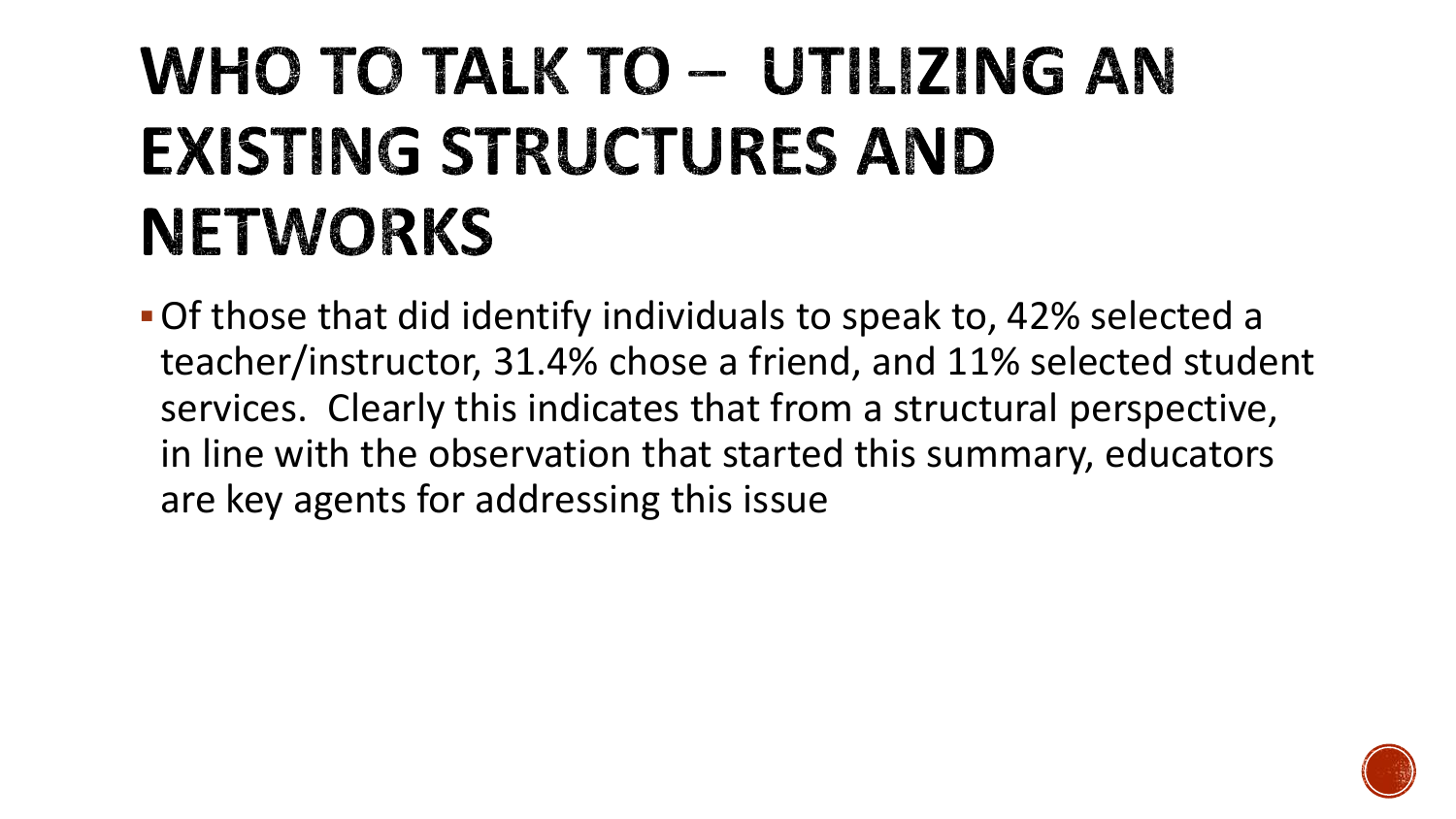# **NEXT STEPS**

- **E** Surveys under way at University of New Brunswick, Univ. of Calgary and Lakehead University
- **Compare data across sites**
- **Critical Analysis of data and look for gaps**
- **E** Secure adequate funding from various sources
- **Establish a nationwide survey and interview protocol for next step study**
- **EX Convene a working group of scholars, educators and students to discuss** findings and observations
- **.** Quickly upstream solutions and find tie-ins with other poverty reduction plans
- **Publish results and engage media**

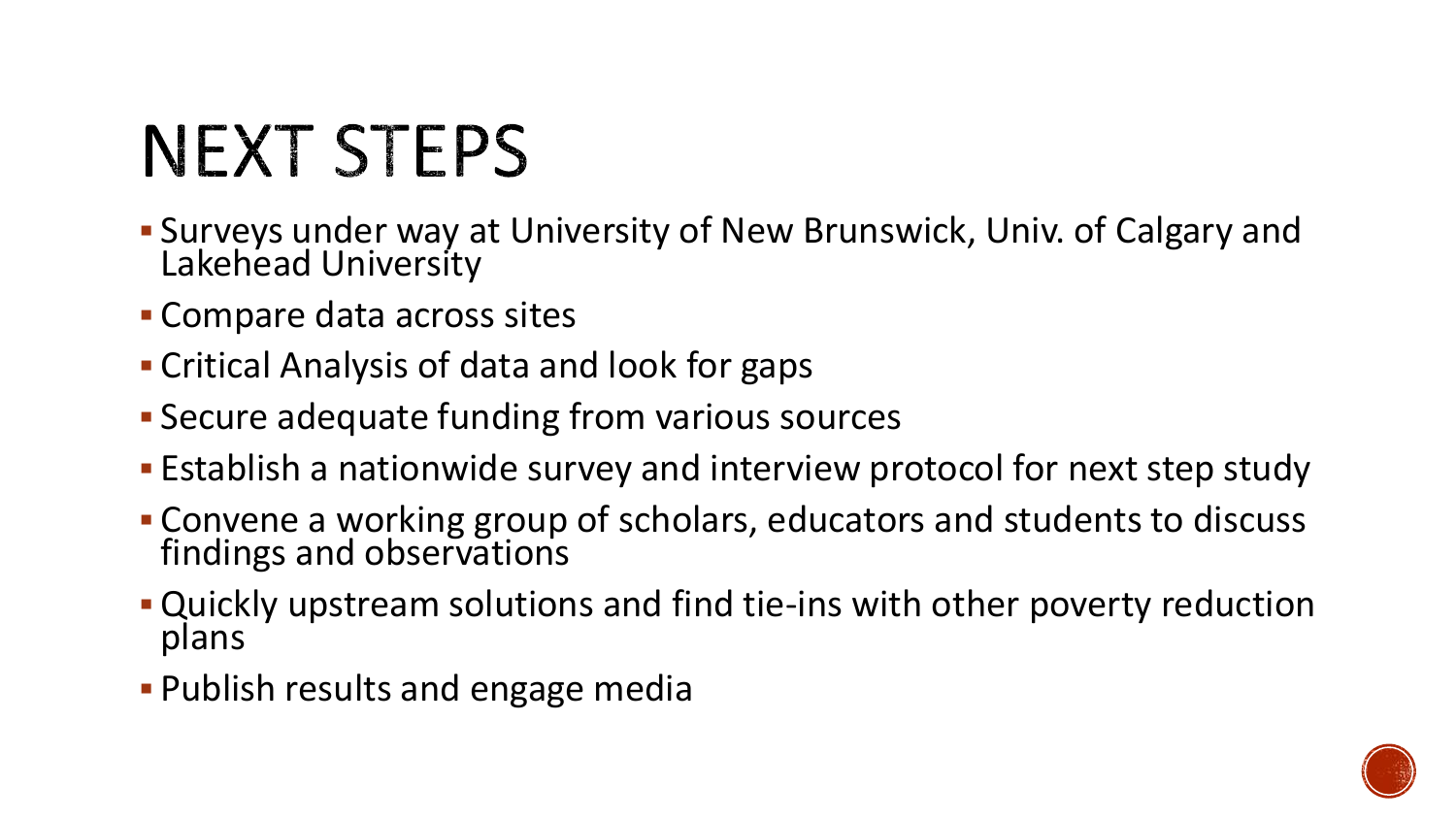# FINAL WORDS

▪ *"[sic] … i have to not focus on the bills and pray food will come, or my husband will get some overtime. saying no to things my child wants to do but we cannot afford it like gymnastics or a holiday. try not to get depressed or anxious. feelings of being a failure and suicide often come up. i have to focus on the positive and believe that going to school will get me a good paying job. we have an over 60,000 of credit card debt. gambling contributed to that and me not being able to get work during school hours so i could be home with my child. my husband works shift work. sitters are expensive. for example, working at fast food places they want you available for all shifts. by the time i pay a sitter there is no money left and i would not have seen my child. so that was pointless. then i get depressed because you want to work and get out of this horrible situation, but it seems hopeless. i had always wanted to go to school so i applied and got a student loan. i cannot think of all the debt because i literally can't breathe at times. it is very overwhelming living like this."* RDC student